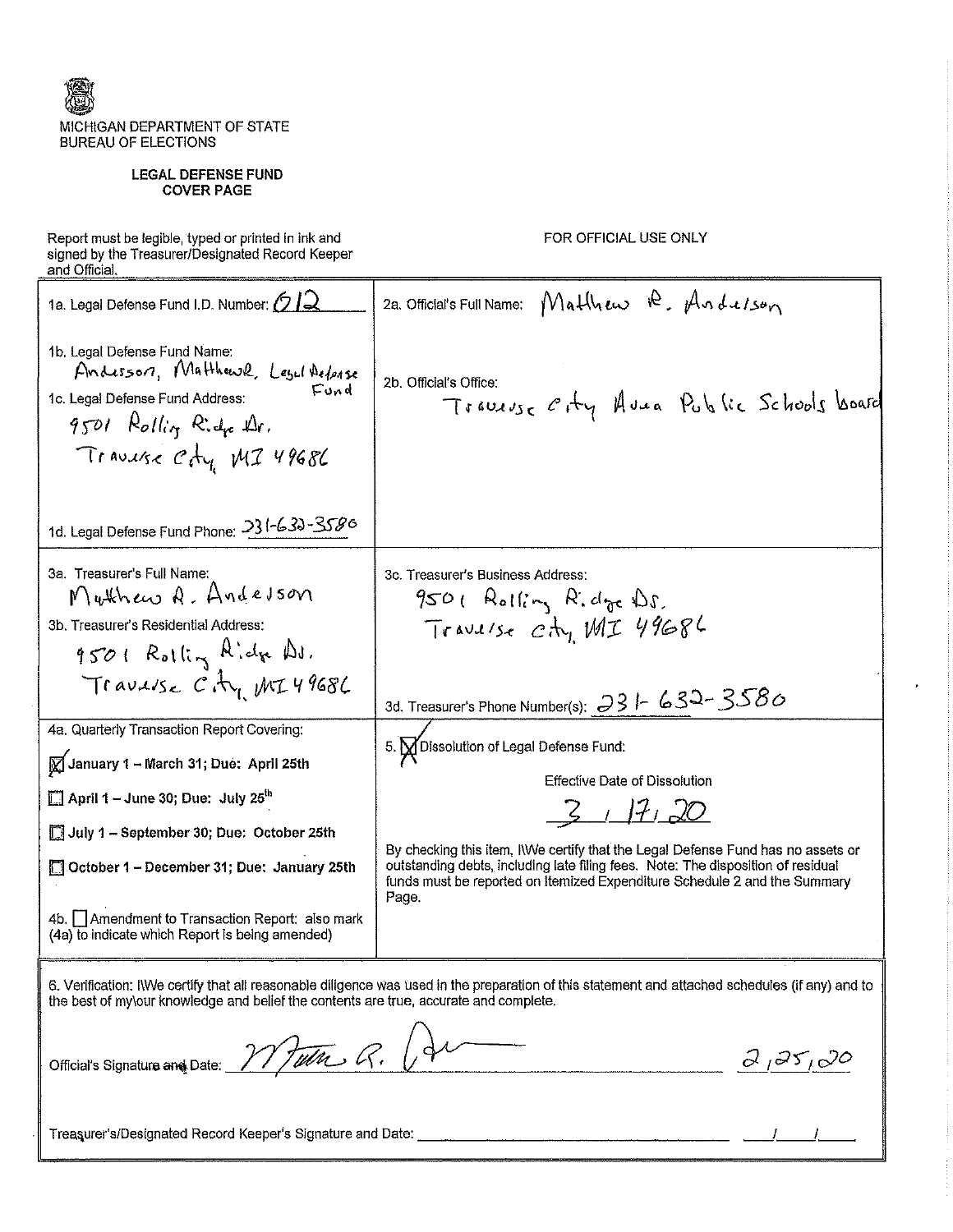

## **LEGAL DEFENSE FUND** SUMMARY PAGE

## FOR OFFICIAL USE ONLY

**Summary Page** 

|                                                                                                | Column I<br>This Period                                | Column II<br>Cumulative Calendar Year |  |  |  |  |
|------------------------------------------------------------------------------------------------|--------------------------------------------------------|---------------------------------------|--|--|--|--|
| 1. Contributions                                                                               | 2, 304, 54<br>$1a.$ \$                                 | 304.54<br>$1b$ \$                     |  |  |  |  |
| 2. In-Kind Contributions                                                                       | 2a.<br>S                                               | $2b$ .<br>-8                          |  |  |  |  |
| 3. TOTAL CONTRIBUTIONS                                                                         | 2, 304.54<br>$3a.$ \$                                  | 3.304.54<br>$3b$ .                    |  |  |  |  |
| 4. Itemized Expenditures                                                                       | 4a. $$2, 304.54$                                       |                                       |  |  |  |  |
| 5. Unitemized Expenditures (less than \$50.01 each - no Schedule)                              | 5a. \$                                                 |                                       |  |  |  |  |
| 6. TOTAL EXPENDITURES                                                                          | 6a.82.304.54                                           | 6b. $$2, 304.54$                      |  |  |  |  |
|                                                                                                | <b>BALANCE STATEMENT</b>                               |                                       |  |  |  |  |
| 7. Ending Balance of last report filed<br>(Enter zero if no previous reports have been filed.) | $7.$ \$                                                |                                       |  |  |  |  |
| 8. Amount received during reporting period (Item 1a.)                                          | $2,3$ 04, 54<br>8.3                                    |                                       |  |  |  |  |
| 9. SUBTOTAL Add lines 7 and 8                                                                  | 304.54<br>9.5                                          |                                       |  |  |  |  |
| 10. Amount expended during reporting period (Item 6a.)                                         | 2,304.54<br>10: \$                                     |                                       |  |  |  |  |
| <b>11. ENDING BALANCE</b>                                                                      | 11.5                                                   |                                       |  |  |  |  |
| (Subtract line 10 from line 9)                                                                 | * The ending balance must always be a positive number. |                                       |  |  |  |  |
|                                                                                                |                                                        |                                       |  |  |  |  |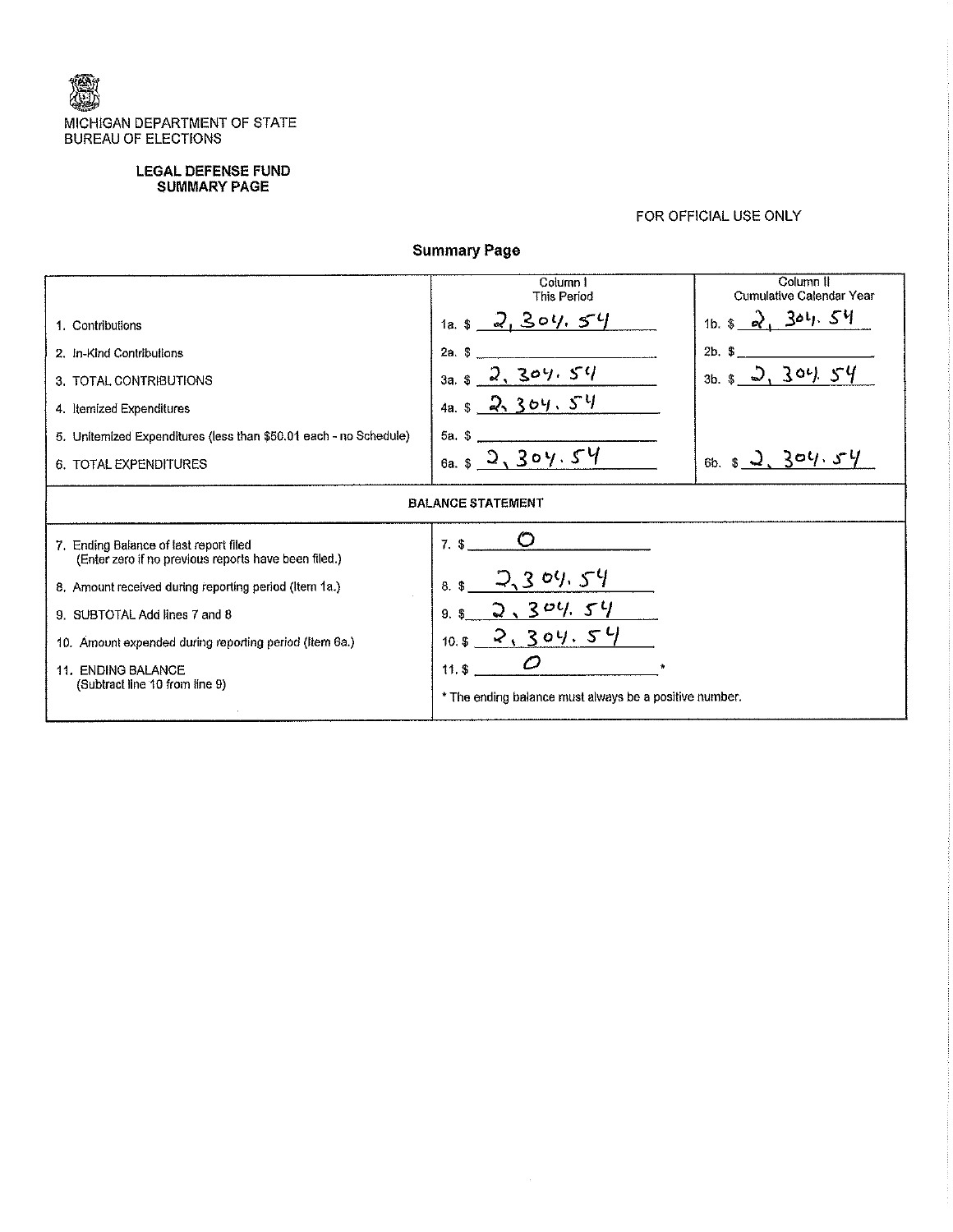**MICHIGAN DEPARTMENT OF STATE BUREAU OF ELECTIONS** 

| <b>ITEMIZED CONTRIBUTIONS</b><br><b>SCHEDULE 1</b>                                                                                                                                                                                                  | 1. Legal Defense Fund I.D. Number and Name:                |                                  |                                  |                              |
|-----------------------------------------------------------------------------------------------------------------------------------------------------------------------------------------------------------------------------------------------------|------------------------------------------------------------|----------------------------------|----------------------------------|------------------------------|
| <b>LEGAL DEFENSE FUND</b>                                                                                                                                                                                                                           | Hinderson Mutthew R Legal Defense Fund                     |                                  |                                  |                              |
| Territoria<br>Enter contributor's name and address.                                                                                                                                                                                                 |                                                            | 5. Amount                        | 6. Amount<br>$(ln-Kind)$         | 7.<br>Cumulative             |
| 2. Name and Address:<br>Matthew R. Andelson<br>9501 Rolling Riche Dr.<br>Travulse eity, MI 49686<br>4. If over \$100.00 cumulative, please provide: Occupation: <i>Insurance</i> Saks                                                               | 3. Date of Receipt: $1/1/20$                               | $$1.177.09$ $$$                  |                                  | \$177.09                     |
| Employer: Global Marina Insurance place of Business: Traucise Com, MI                                                                                                                                                                               |                                                            |                                  |                                  |                              |
| 2. Name and Address:<br>Matthew R. Hordcuson<br>9501 Rolling Ridge Dr.<br>Travuise C.ty, M7 49686<br>4. If over \$100.00 cumulative, please provide: Occupation: Insurance Sales<br>Employer: Global Marine Insural place of Business: Travesch, UT | 3. Date of Receipt: $2/3/20$                               | $$974.95$ $$$                    |                                  | \$2/152.0%                   |
| 2. Name and Address:                                                                                                                                                                                                                                | 3. Date of Receipt: 2/25/80                                |                                  |                                  |                              |
| Matthew R. Anderson<br>9501 Rolling Ridge Dr.<br>Traverse City, MJ 49686<br>4. If over \$100.00 cumulative, please provide: Occupation:                                                                                                             |                                                            | $$ S\rightarrow S2 $ \$          |                                  | $$2,30\%$                    |
| Employer:<br>Place of Business:                                                                                                                                                                                                                     |                                                            |                                  |                                  |                              |
| 2. Name and Address:<br>4. If over \$100.00 cumulative, please provide: Occupation:<br>Employer:<br>Place of Business:                                                                                                                              | 3. Date of Receipt:                                        |                                  |                                  |                              |
| 2. Name and Address:                                                                                                                                                                                                                                | 3. Date of Receipt: ________                               |                                  |                                  |                              |
| 4. If over \$100.00 cumulative, please provide: Occupation: _____________________<br>Place of Business:<br>Employer:                                                                                                                                |                                                            | \$                               | \$                               | \$                           |
| 2. Name and Address:                                                                                                                                                                                                                                | 3. Date of Receipt:                                        |                                  |                                  |                              |
| 4. If over \$100.00 cumulative, please provide: Occupation:<br>Employer:<br>Place of Business:                                                                                                                                                      |                                                            | \$                               | \$                               | \$                           |
|                                                                                                                                                                                                                                                     | Page Subtotal:                                             | 2304.50                          | \$                               |                              |
|                                                                                                                                                                                                                                                     | <b>Grand Total:</b><br>(Complete on last page of Schedule) | \$2,304.58                       | \$                               | $\frac{22.30\%50}{2.30\%50}$ |
| of $\rightarrow$<br>Page_                                                                                                                                                                                                                           |                                                            | Forward to<br>#1 Summary<br>Page | Forward to<br>#2 Summary<br>Page |                              |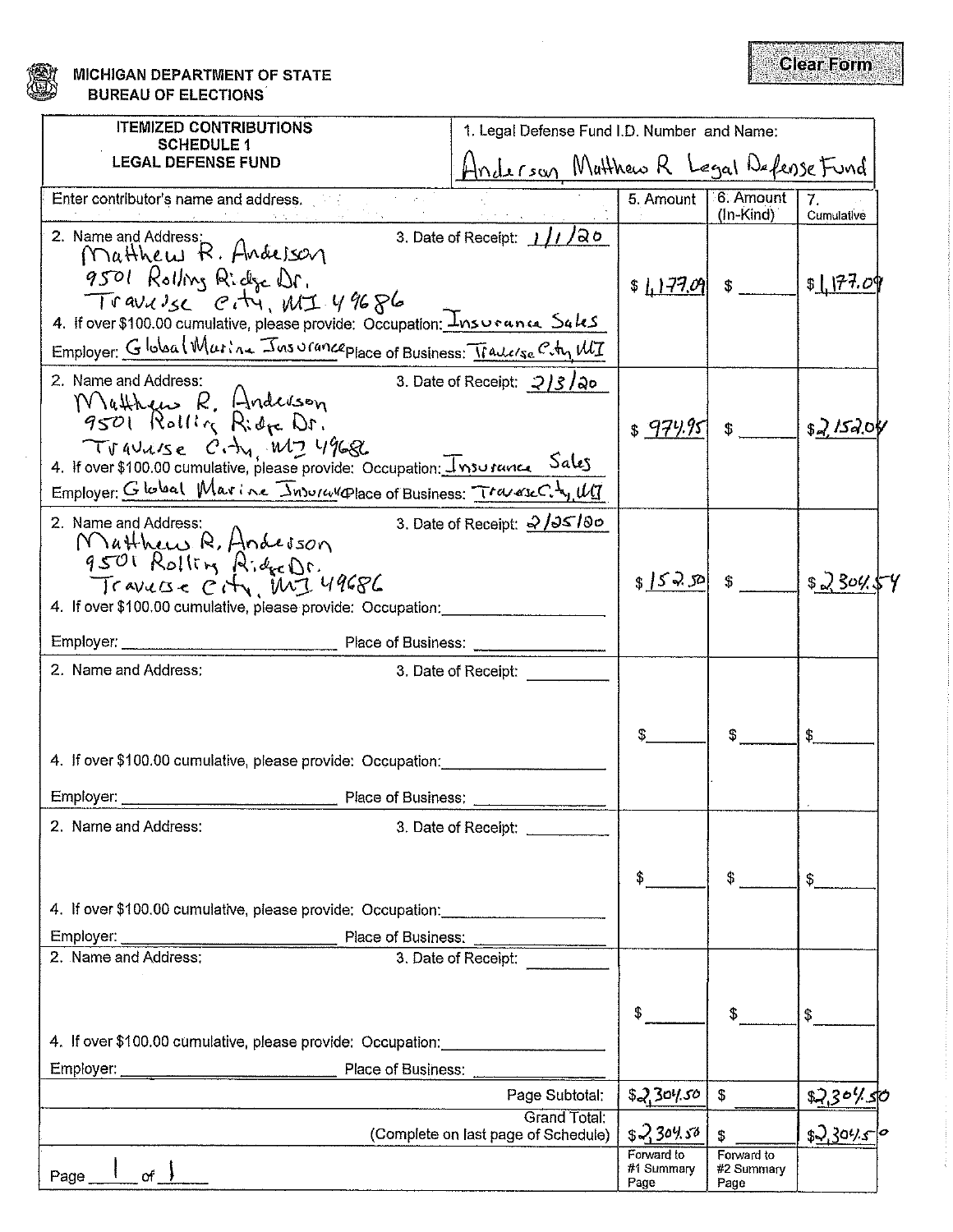# 窩 MICHIGAN DEPARTMENT OF STATE<br>BUREAU OF ELECTIONS

 $\mathcal{L}_{\mathcal{L}}$ 

| <b>ITEMIZED EXPENDITURES</b>                                                         | 1. Legal Defense Fund I.D. Number and Name:               |          |                               |
|--------------------------------------------------------------------------------------|-----------------------------------------------------------|----------|-------------------------------|
| <b>SCHEDULE 2</b>                                                                    | Anderson, Matthew R. Legal Defense Fund                   |          |                               |
| <b>LEGAL DEFENSE FUND</b><br>2. Name and address of person or vendor paid            | 3. Purpose                                                | 4. Date  | 5. Amount                     |
| Bowsoman, Barden, Förd, Olulo<br>& Luyt, P.C.<br>620A Woodmare, Traverse Ch, WITHOOL | Legal Fees                                                | $1/1$ 36 | \$1.177.09                    |
| Bourinan, Bowden, Foid, Club a<br>$Luy++C$ ,                                         | Legal Fees                                                |          | $2/3/26$ $\sqrt{974.95}$      |
| 620 A Woodward, Trave'se City MI 1968<br>Q 20 A. Woodmers, Travese City, MC<br>しくにとし | Legal Fees                                                | 2/25/20  | 852.50                        |
|                                                                                      |                                                           |          | \$                            |
|                                                                                      |                                                           |          | \$                            |
|                                                                                      |                                                           |          | \$                            |
|                                                                                      |                                                           |          | \$.                           |
|                                                                                      |                                                           |          |                               |
|                                                                                      |                                                           |          | \$                            |
| $\alpha = 0$                                                                         |                                                           |          | \$.                           |
|                                                                                      |                                                           |          | \$                            |
|                                                                                      | Page Subtotal                                             |          | \$<br>7.3045                  |
|                                                                                      | <b>Grand Total</b><br>(Complete on last page of Schedule) |          |                               |
| of.<br>Page                                                                          |                                                           |          | Forward to #3<br>Summary Page |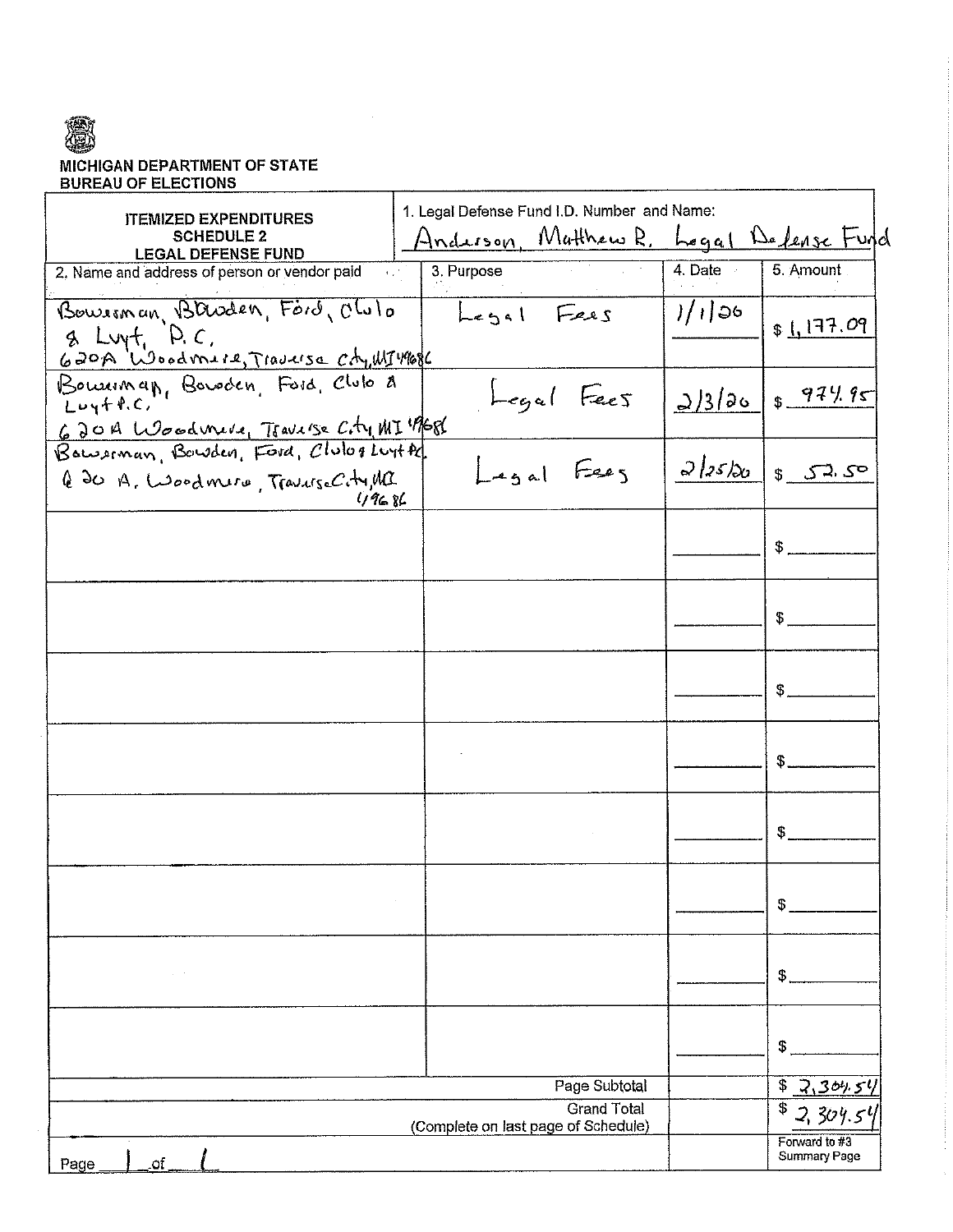| <b>ORIGINAL OR AMENDED</b><br>STATEMENT OF ORGANIZATION FORM FOR LEGAL DEFENSE FUND                                                                                                                                                                                                                                           |                                                  |
|-------------------------------------------------------------------------------------------------------------------------------------------------------------------------------------------------------------------------------------------------------------------------------------------------------------------------------|--------------------------------------------------|
| 1. Legal Defense Fund ID #: $(')'/$                                                                                                                                                                                                                                                                                           |                                                  |
| 2. Type of Filing: X Original Filing<br>Amendment: Items: __________ Eff. Date: _                                                                                                                                                                                                                                             |                                                  |
| 3. Full Name of Legal Defense Fund: (Must include Official's first and last name and the words "Legal Defense Fund")                                                                                                                                                                                                          |                                                  |
| 4. Public Official Full Name (Last, First, M.I.): Anderson, Matthew R. Lesal Defense Find.                                                                                                                                                                                                                                    |                                                  |
| 5a. Office (Check one):<br><b>C</b> MSU Trustee<br>Circuit Court<br>□Governor<br>□State Senator<br>$\Box$ WSU Gov.<br>□District Court<br><b>□State Rep.</b><br>$\Box$ Lt. Governor<br>□State Bd. of Ed. □ Supreme Court<br>Probate Court<br>Sec. of State<br>Appeals Court<br>Municipal Court<br>Attorney General CluofM Reg. | <b>X</b> Local or Other please<br>specify:       |
| 5b. District/Circuit # or Jurisdiction: Traverse Cty Avea Public Schools CTC+48)                                                                                                                                                                                                                                              | $\mathcal{V}_1$                                  |
| 6. A description of the criminal, civil or administrative action at issue:                                                                                                                                                                                                                                                    |                                                  |
| Voted to authorize the TCHPS School board President to enter<br>Mutual Seperation agreement with the TCANS Superintenthent.                                                                                                                                                                                                   | intc<br>$\langle \cdot, \rangle$                 |
| 7. Date of Initial Contribution/Expenditure: $\sqrt{2}$   $30$   $20$   $9$                                                                                                                                                                                                                                                   |                                                  |
| 8a. Complete Mailing Address (May be PO Box):                                                                                                                                                                                                                                                                                 | 8b. Complete Street Address (May not be PO Box): |
| 9501 Rolling Ridge Dr.<br>Travesse City MI49686                                                                                                                                                                                                                                                                               |                                                  |
| 8c. Legal Defense Fund Phone #: 031-630-3580                                                                                                                                                                                                                                                                                  |                                                  |
| 8d. Legal Defense Fund Fax #: $\sqrt{1/4}$                                                                                                                                                                                                                                                                                    |                                                  |
|                                                                                                                                                                                                                                                                                                                               |                                                  |
| 9a. Treasurer Name and Complete Street Address:                                                                                                                                                                                                                                                                               |                                                  |
| Matthew R. Anderson<br>9501 Rolling Ridge Dr.<br>Traverse Ctry, MJ 49686                                                                                                                                                                                                                                                      |                                                  |
| 9b. Treasurer Phone #: 231-632-3580                                                                                                                                                                                                                                                                                           |                                                  |
| 9c. Treasurer E-mail Address: $\mathcal{N}/\mathcal{A}$                                                                                                                                                                                                                                                                       |                                                  |
| N/H<br>10. Designated Recordkeeper Name:                                                                                                                                                                                                                                                                                      |                                                  |
|                                                                                                                                                                                                                                                                                                                               |                                                  |
|                                                                                                                                                                                                                                                                                                                               |                                                  |
| 11. Name and Address of Depository or Intended Depository of Legal Defense Fund funds. (Michigan Bank, Credit<br>Union or Savings & Loan Association)                                                                                                                                                                         |                                                  |
| Chase Bant<br>Front St. Travelse City, MI 49684                                                                                                                                                                                                                                                                               |                                                  |
| 12. Verification: I/We certify that all reasonable diligence was used in the preparation of the above statement and that                                                                                                                                                                                                      |                                                  |
| the contents are true, accurate and complete to the best of my/our knowledge or bellef.                                                                                                                                                                                                                                       |                                                  |
|                                                                                                                                                                                                                                                                                                                               |                                                  |
| Public Official Signature: 11                                                                                                                                                                                                                                                                                                 | $\frac{2}{\sqrt{2}}$ $\frac{5}{\sqrt{2}}$        |

Ť,

 $\sim$ 

LDF SO.doc REV 09/09: Authority granted under Act 288 of 2008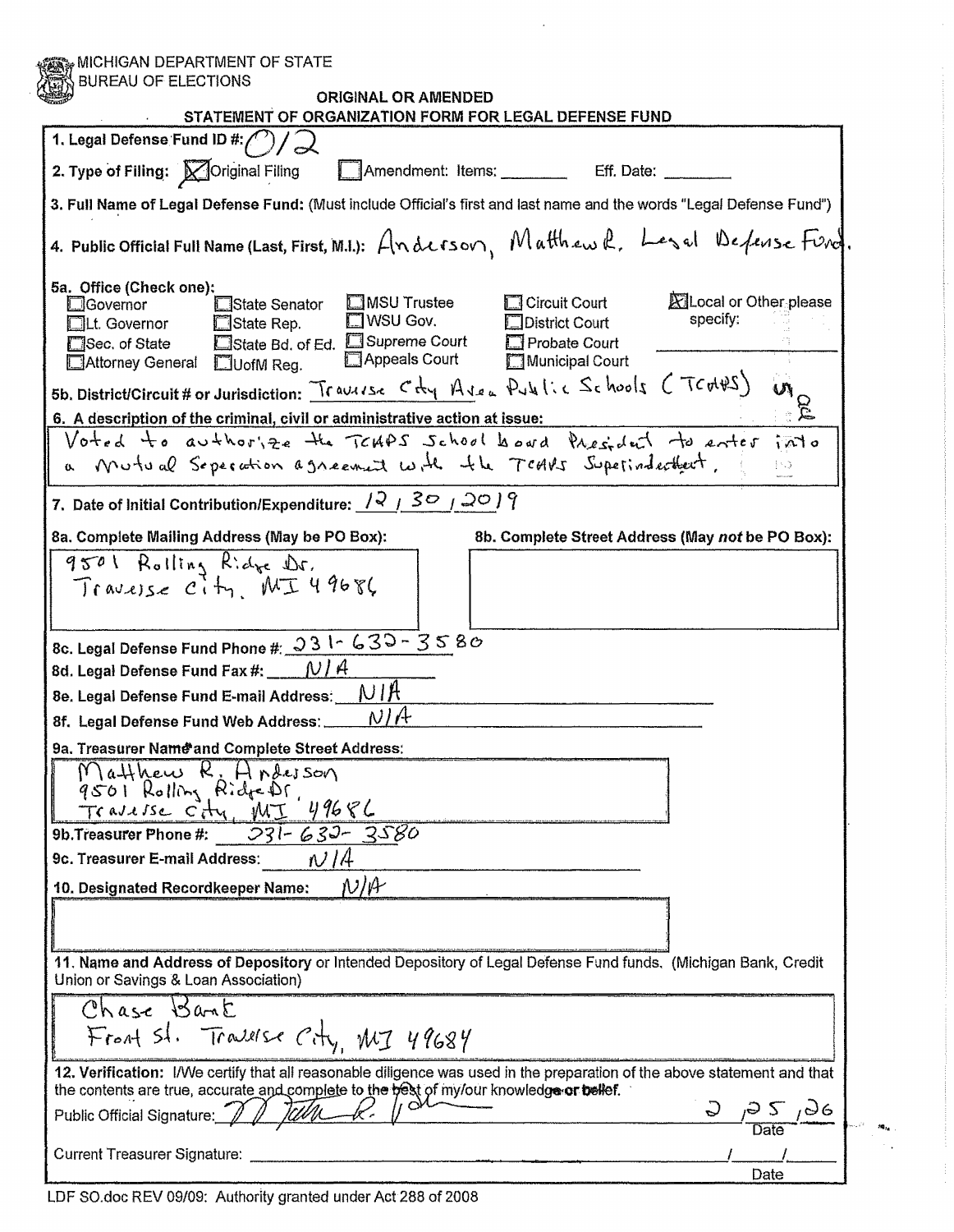

### **LEGAL DEFENSE FUND COVER PAGE**

 $\sim 1$ AMPERIS <sup>all</sup> 10-21  $\mathcal{A}(\mathcal{C})=\mathcal{A}(\mathcal{C})$  .

FOR OFFICIAL USE ONLY

Report must be legible, typed or printed in ink and<br>signed by the Treasurer/Designated Record Keeper and Official. ---------------

| 1a. Legal Defense Fund I.D. Number:                                                                                                                             | 2a. Official's Full Name: $M$ atthew $R$ , $An$ betson                                                                                                                                                                                                     |
|-----------------------------------------------------------------------------------------------------------------------------------------------------------------|------------------------------------------------------------------------------------------------------------------------------------------------------------------------------------------------------------------------------------------------------------|
| 1b. Legal Defense Fund Name:<br>Anderson, Matthewa, Legil Actorse<br>Fund<br>1c. Legal Defense Fund Address:<br>$9501$ Rollin Ridge Dr.<br>Travuse Cty MI 49686 | 2b. Official's Office:<br>Traverse City Avea Public Schools board                                                                                                                                                                                          |
| 1d. Legal Defense Fund Phone: 231-630-3586                                                                                                                      |                                                                                                                                                                                                                                                            |
| 3a. Treasurer's Full Name.<br>Matthew A. Andesson<br>3b. Treasurer's Residential Address:<br>$9501$ Rolling Ridge As.                                           | 3c. Treasurer's Business Address.<br>$950$ l Rolling Ridge Ds.<br>Travelse Cty MI 49686                                                                                                                                                                    |
| Travuse City MI49686                                                                                                                                            | 3d. Treasurer's Phone Number(s): $331 - 632 - 3580$                                                                                                                                                                                                        |
| 4a. Quarterly Transaction Report Covering:<br>January 1 - March 31; Due: April 25th<br>$\Box$ April 1 – June 30; Due: July 25 <sup>th</sup>                     | 5.     Dissolution of Legal Defense Fund:<br>Effective Date of Dissolution                                                                                                                                                                                 |
| July 1 - September 30; Due: October 25th<br>October 1 - December 31; Due: January 25th<br>4b. Amendment to Transaction Report: also mark                        | By checking this item, IWVe certify that the Legal Defense Fund has no assets or<br>outstanding debts, including late filing fees. Note: The disposition of residual<br>funds must be reported on Itemized Expenditure Schedule 2 and the Summary<br>Page. |
| (4a) to indicate which Report is being amended)                                                                                                                 |                                                                                                                                                                                                                                                            |
| the best of my\our knowledge and belief the contents are true, accurate and complete.                                                                           | 6. Verification: IWe certify that all reasonable diligence was used in the preparation of this statement and attached schedules (if any) and to                                                                                                            |
| Official's Signature and Date: 17/Tulla R.                                                                                                                      | 2,25,20                                                                                                                                                                                                                                                    |

Treasurer's/Designated Record Keeper's Signature and Date: [1982] [2002] [2003] [2003] [2003] [2003] [2003] [2003] [2003] [2003] [2003] [2003] [2003] [2003] [2003] [2003] [2003] [2003] [2003] [2003] [2003] [2003] [2003] [2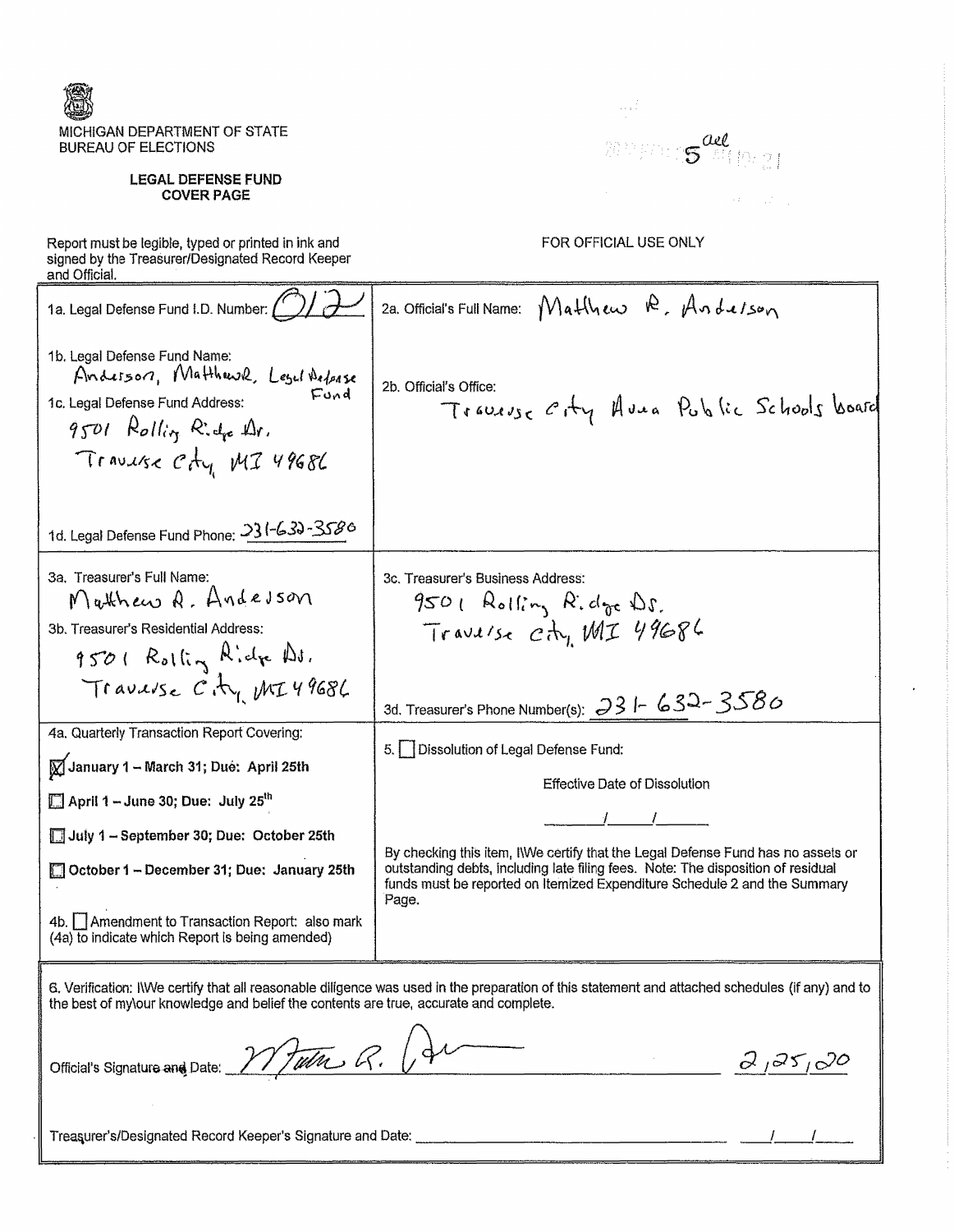**MICHIGAN DEPARTMENT OF STATE BUREAU OF ELECTIONS** 

| <b>ITEMIZED CONTRIBUTIONS</b><br>1. Legal Defense Fund I.D. Number and Name:                                                                                                                                                                                        |                                                                                                                                                                                                                                                                                                                                                                                                                           |                                  |                                  |                    |
|---------------------------------------------------------------------------------------------------------------------------------------------------------------------------------------------------------------------------------------------------------------------|---------------------------------------------------------------------------------------------------------------------------------------------------------------------------------------------------------------------------------------------------------------------------------------------------------------------------------------------------------------------------------------------------------------------------|----------------------------------|----------------------------------|--------------------|
| SCHEDULE 1<br><b>LEGAL DEFENSE FUND</b>                                                                                                                                                                                                                             | Hinderson Matthew R Legal Defense Fund                                                                                                                                                                                                                                                                                                                                                                                    |                                  |                                  |                    |
| $\mathcal{L} = \mathcal{L}_{\mathcal{L}}$ .<br>Enter contributor's name and address.                                                                                                                                                                                |                                                                                                                                                                                                                                                                                                                                                                                                                           | $5.$ Amount $\vert$              | 6. Amount<br>$($ ln-Kind $)$     | 7.<br>Cumulative   |
| 2. Name and Address:<br>$M$ atthew $R$ . Andelson<br>9501 Rolling Riche Dr.<br>Travulse etti, MI 49686<br>4. If over \$100.00 cumulative, please provide: Occupation: <i>Insurance</i> Saks<br>Employer: Global Musine Insurance place of Business: Tradese City MI | 3. Date of Receipt: $1/1/20$                                                                                                                                                                                                                                                                                                                                                                                              | $$177.09$ $$$                    |                                  | \$1177.09          |
| 2. Name and Address:                                                                                                                                                                                                                                                | 3. Date of Receipt: $\frac{2}{3}$ / $\frac{2}{9}$ o                                                                                                                                                                                                                                                                                                                                                                       |                                  |                                  |                    |
| Matthew R. Hoderson<br>9501 Rolling Ridge Dr.<br>TVAULISE CITY, MT 49686<br>4. If over \$100.00 cumulative, please provide: Occupation: Insurance Sales<br>Employer Global Marine Insural place of Business: Travelecty, UT                                         |                                                                                                                                                                                                                                                                                                                                                                                                                           | \$979.95                         | \$                               | 32/520             |
| 2. Name and Address:<br>Matthew R. Anderson<br>9501 Rolling AideDr.<br>Travese City, MJ 49686<br>4. If over \$100.00 cumulative, please provide: Occupation:                                                                                                        | 3. Date of Receipt: 2/25/80                                                                                                                                                                                                                                                                                                                                                                                               | \$ 52,50 \$                      |                                  | $$2,30\%$          |
| Place of Business:<br>Employer:                                                                                                                                                                                                                                     |                                                                                                                                                                                                                                                                                                                                                                                                                           |                                  |                                  |                    |
| 2. Name and Address:<br>4. If over \$100.00 cumulative, please provide: Occupation:<br>Place of Business:<br>Employer:                                                                                                                                              | 3. Date of Receipt:                                                                                                                                                                                                                                                                                                                                                                                                       |                                  |                                  | \$                 |
| 2. Name and Address:                                                                                                                                                                                                                                                | 3. Date of Receipt:                                                                                                                                                                                                                                                                                                                                                                                                       |                                  |                                  |                    |
| 4. If over \$100.00 cumulative, please provide: Occupation:<br>Place of Business:<br>Employer:                                                                                                                                                                      |                                                                                                                                                                                                                                                                                                                                                                                                                           | \$                               | \$                               | \$                 |
| 2. Name and Address:                                                                                                                                                                                                                                                | 3. Date of Receipt:                                                                                                                                                                                                                                                                                                                                                                                                       |                                  |                                  |                    |
| 4. If over \$100.00 cumulative, please provide: Occupation:<br>Place of Business:<br>Employer:                                                                                                                                                                      | $\begin{tabular}{cccccccccc} \multicolumn{2}{c}{\textbf{1} & \textbf{2} & \textbf{3} & \textbf{4} & \textbf{5} & \textbf{6} & \textbf{7} & \textbf{8} & \textbf{9} & \textbf{10} & \textbf{10} & \textbf{10} & \textbf{10} & \textbf{10} & \textbf{10} & \textbf{10} & \textbf{10} & \textbf{10} & \textbf{10} & \textbf{10} & \textbf{10} & \textbf{10} & \textbf{10} & \textbf{10} & \textbf{10} & \textbf{10} & \text$ | \$                               | \$                               | \$                 |
|                                                                                                                                                                                                                                                                     | Page Subtotal:                                                                                                                                                                                                                                                                                                                                                                                                            | 230,50                           | \$                               | <u>\$2,30% sto</u> |
|                                                                                                                                                                                                                                                                     | <b>Grand Total:</b><br>(Complete on last page of Schedule)                                                                                                                                                                                                                                                                                                                                                                | \$2304.50                        | \$                               | $s$ 2.30450        |
| or <u>J</u><br>Page                                                                                                                                                                                                                                                 |                                                                                                                                                                                                                                                                                                                                                                                                                           | Forward to<br>#1 Summary<br>Page | Forward to<br>#2 Summary<br>Page |                    |